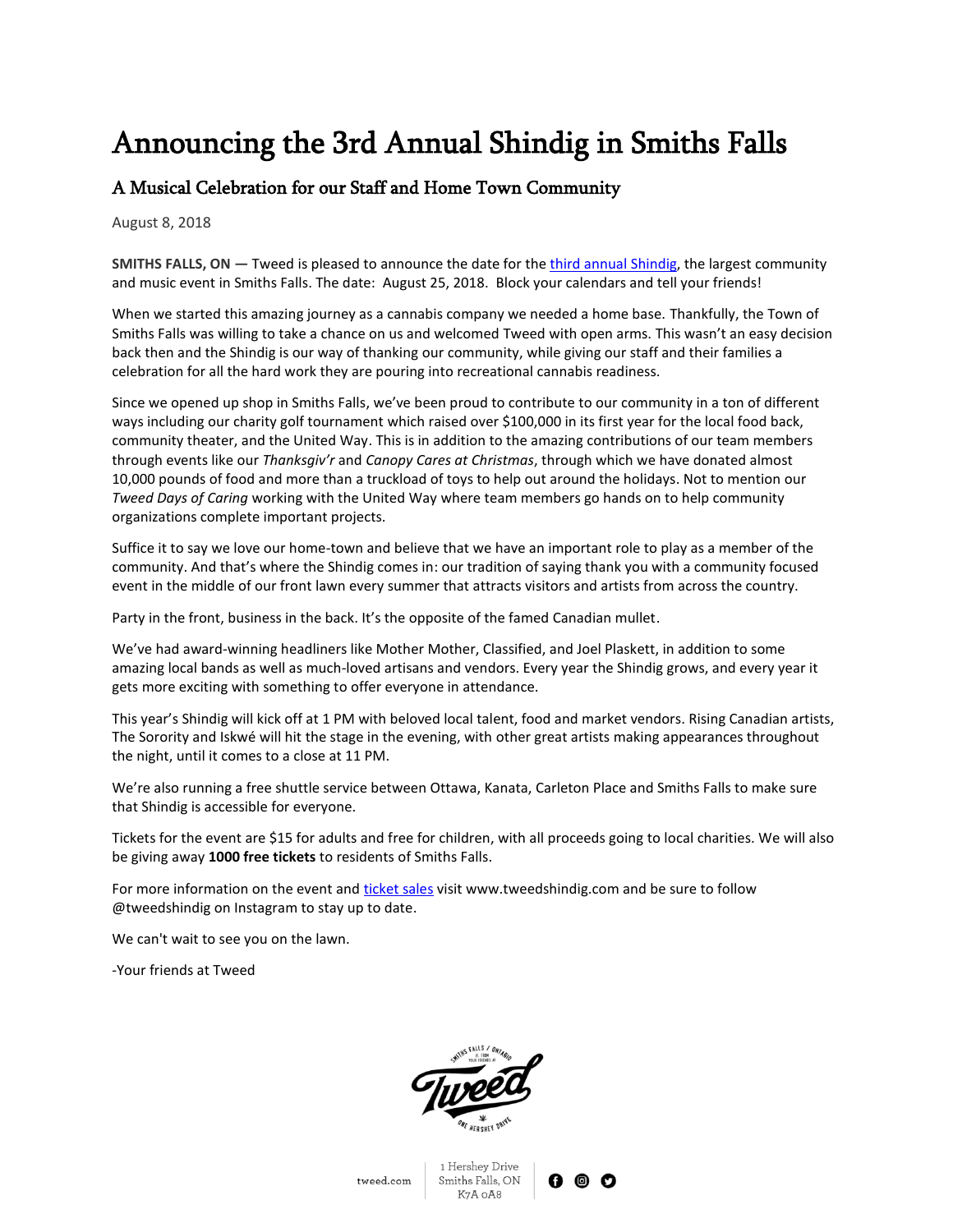#### **ABOUT THE AMAZING 2018 SHINDIG LINEUP**

#### **THE SORORITY**

Mixing the new with the old, the classic with the progressive, with respect for the greats and blazing their own trail, this Canadian rap foursome are the ones to watch in 2018. This Canadian rap foursome are the combined talents of Phoenix Pagliacci, Keysha Fresh, Haviah Mighty, and Lex Leosis.

#### **ISKWÉ**

Canada's own Iskwé is a Cree and Métis pop/electronic singer whose sophomore effort, The Fight Within, received a Juno nomination for Indigenous Music Album of the Year in 2018.

#### **MOSELY**

These Ottawa-based alt-rockers have been turning heads since first forming back in 2013. Their latest work comes in the form of 2018's "Echoes", and marks the band's highly-anticipated follow up to their 2015 self-titled EP.

#### **RIVER CITY JUNCTION**

River City Junction is a Canadian Blues/Retro-Rock power trio, long steeped in the traditions of Blues and Rock 'n' Roll. A rich blend of old school Chicago Blues, Motown, and Classic Rock, their music forms a very potent sonic cocktail that is raw, organic and uplifting.

### **SLIM MOORE AND THE NEWSOULPROJECT**

Slim Moore and The NewSoulProject are an Ottawa-based Soul/Reggae band started in 2014. Slim Moore (Gary Moore) as the front man and lead vocals, Rickey Dread and Nedley Pitt on bass, Lee Jessen on guitar, Zeek Gross and Tariq Emery make up our horn section, Andre Ferreton on drums and Jonny Macias on congas.

#### **LAST DROP ORCHESTRA**

Loud, lush and savory…Last Drop Orchestra is a band of misfits who have found their way together to conspire, create, and ROCK! Playing a range of both originals and classic covers, LDO works hard, plays harder and will keep you moving all night long.

#### **BLAKDENIM**

This Ottawa-based live act infuses hip-hop, funk, rock and soul with lyrical content that ranges from the serious to the absurd, the tone from sweet to heavy, all connected by head-nodding melodies.

#### **ADAM LINTON AND THE WILDCARD**

This young Ottawa act plays whatever sounds good and whatever you want to hear. Sure, at first glance they might look like your average bunch of teenagers playing rock and roll in their garage. But once they turn on their amps, their raw talent becomes undeniable.

**And More…**